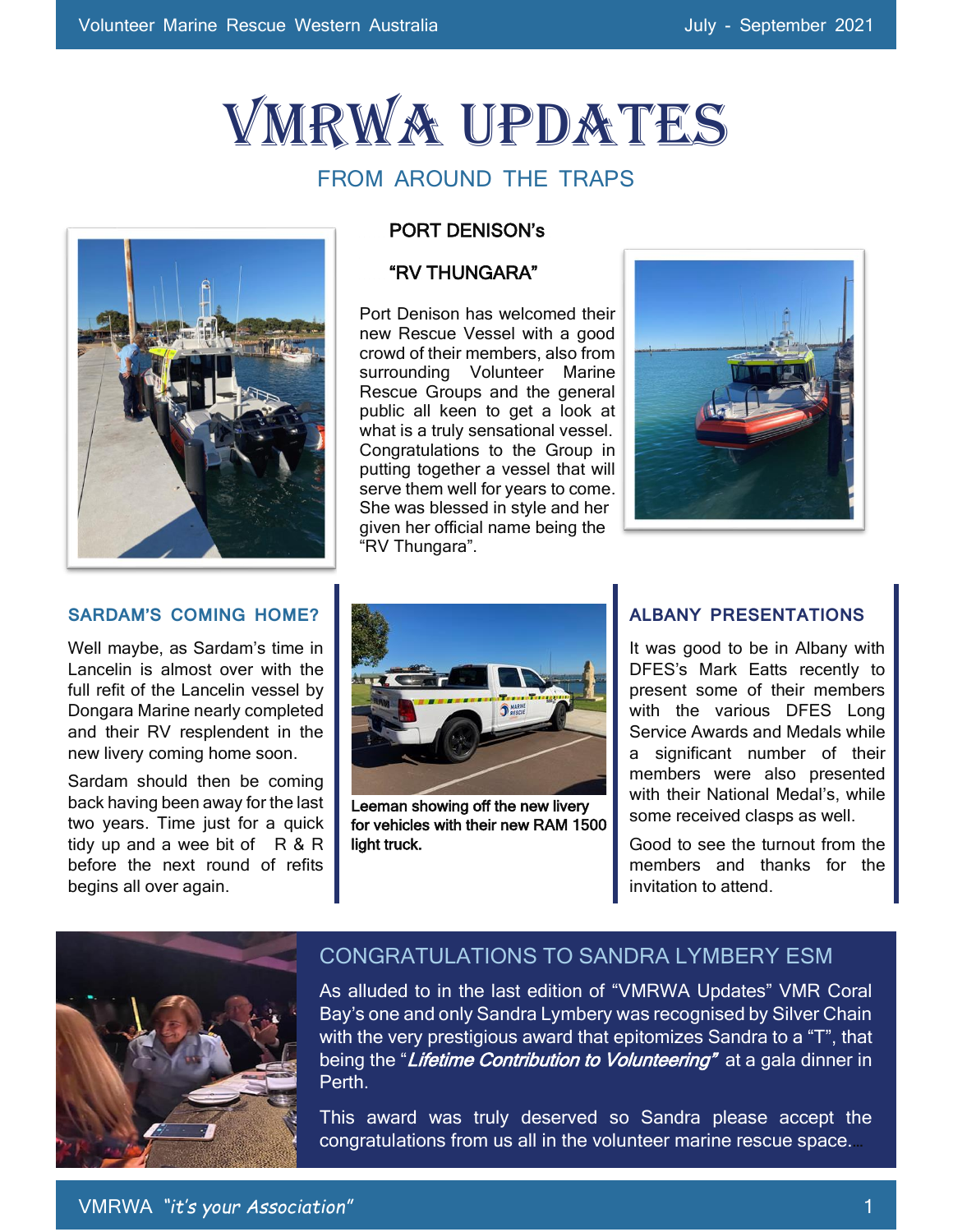# Spotlight on Marine Rescue East Kimberley

This is a Group that have endured all of the things that everyone else has had to but done it in relative isolation and with less members and with far less assistance available to them, but they succeeded against the odds.

They house their larger Air Rider vessel & truck in Wyndham to cover off the gulf and the various creeks and rivers there and are now looking for a second smaller vessel for the water around Kununurra. Lake Argyle and the Ord is regarded as a fair bit of water when all is said and done.



#### l ORIGINAL MEETING AREA

COCKBURN RANGE TRUCK BAY

In the early days with members coming from both Wyndham and Kununurra, meetings were often held "halfway" at the Cockburn Range truck bay where they would bring in everything, generator, lights the lot and some people grumble about stacking up the chairs after a meeting.  $\odot$ 

As rudimentary as it was the members both past and present shared a vision that is coming to fruition now and will serve both communities well into the future.



LH pic shows the radio room that is under construction with floor covering getting laid and RH pic shows the new kitchen unit and ablution facilities installed on the mezzanine level.



# INTERNAL FITOUT IN FULL SWING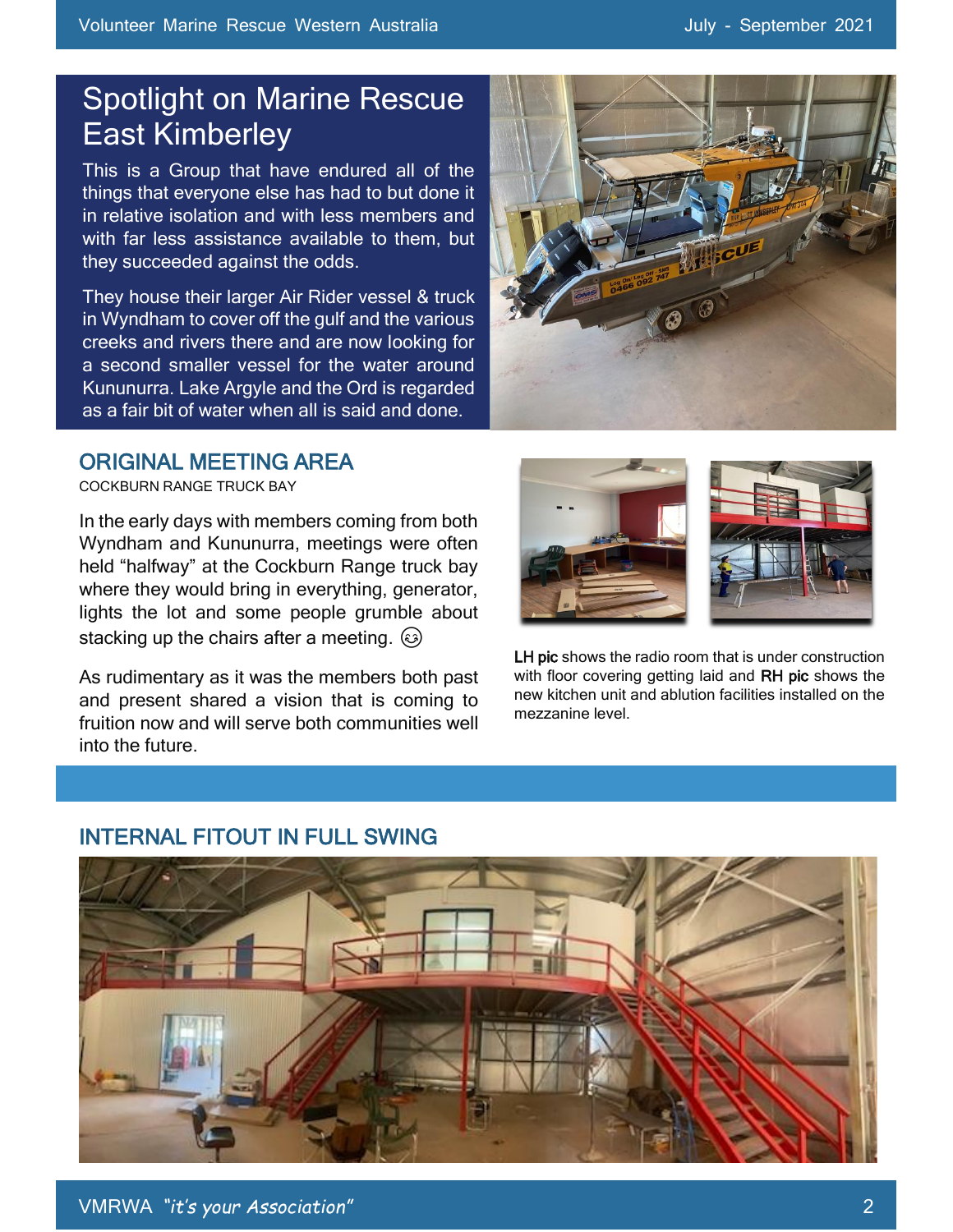

Rear of the East Kimberley building with boat launching ramp to the front of the building and off to the right



Wash down pad **New kitchen area New kitchen area Planning?** 

With the fit out nearing its very much anticipated completion the Group will finally have the facilities that one reasonably expects for a Volunteer Marine Rescue Group in 2021 to have.

With a large number of the deployable marine incidents emanating from recreational mariners either in the creeks inside or the waters outside of the Cambridge Gulf this building will become the hub for marine rescue activity in the region. Well done to everyone past, present and the future vollies.